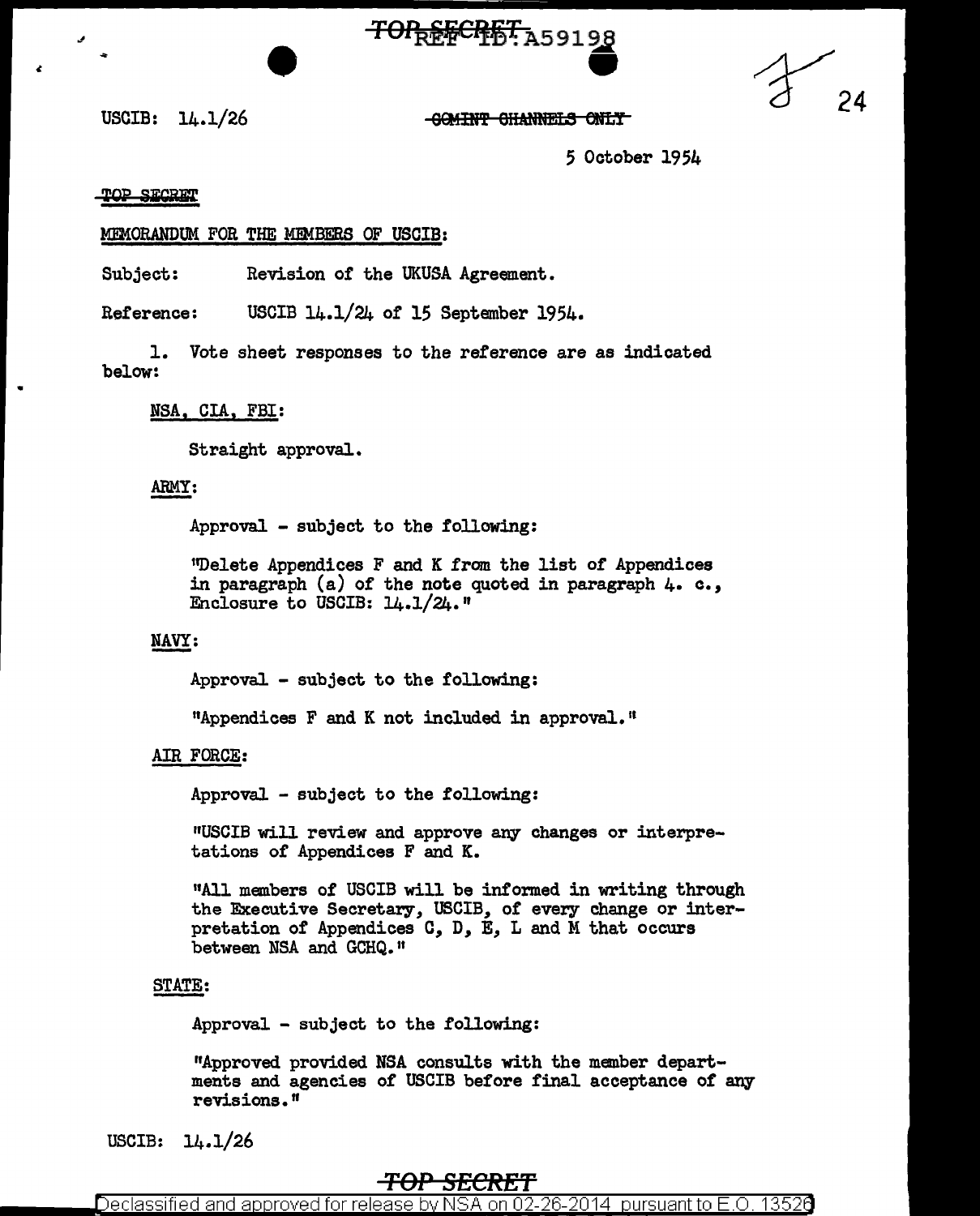USCIB: 14.1/26

5 October 1954

#### TOP SECRET

Subject: Revision of the UKUSA Agreement. ---- --- - - - --- --- - -- - - -- - -- -- - <sup>~</sup>- -- --

TOPREFCHETA59198

#### DEFENSE:

Approval - with the following recommendation:

"Appendix F is believed to contain more material properly requiring inter-Board agreement than it does technical matters of concern primarily to NSA and GCHQ. It is also believed that changes to some of the remaining Appendices listed, such as K, although they contain predominately technical material, might affect the spirit or intent of UKUSA policy or affect matters normally decided by inter-Board agreement.

"Despite the above, the relative ease to be obtained in modifying or up-dating these Appendices by removing the requirement for inter-Board agreement is considered sufficiently desirable to warrant approval of the proposal. The danger of inadvertent changes affecting policy is considered to be minute and entirely acceptable for two reasons: (a) the Directors of NSA and GCHQ are considered fully competent to recognize and avoid these policy areas, and (b) each Board's authority to establish CCMINT policy is, of course, entirely unaffected by approval of the proposed note.

"In approving the proposed note, and as a separate action, it is suggested the Board instruct the Director, NSA, to consult with the interested USCIB members prior to agreement, With GCHQ when in his opinion a modification to a technical UKUSA appendix might reasonably be expected to impinge on the spirit or intent of current policy."

2. It appears to this office that to accommodate all of the views expressed might result in such a small saving of work and time as to not be worth the effort to make the necessary changes to existing procedures and papers. The comment by the Department of Defense member does, however, seem to offer a basis for solution of the problem..

3. It is therefore suggested that the proposal set forth in the reference be approved subject to the following understanding:

USCIB:  $14.1/26$  - 2 -

# *TOP* **SECRET**